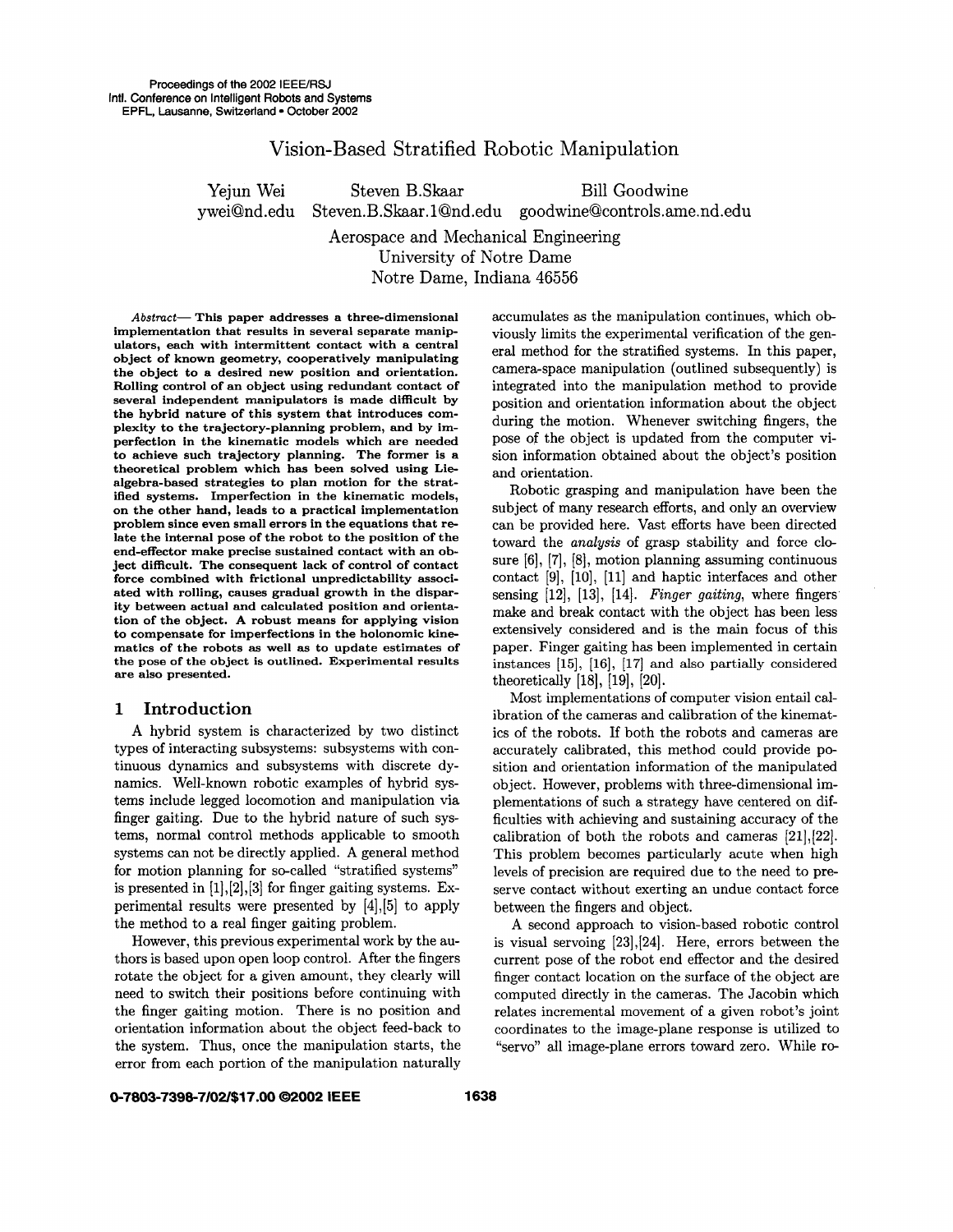bust to even relatively large errors in the Jacobin, this strategy is problematic for the following reason. Due to the nonholonomic nature of the relationship between the motion of each robot and the response of the manipulated object, the terminal pose of the manipulated body depends upon the trajectory followed by each of the robots; therefore, the terminal attitude of the object is not merely a function of the robots' terminal poses. So any intermediate visual-servoing correction must actually be factored into an updated trajectory plan to produce the desired orientation outcome. On a more practical note, visual servoing requires visual access to contact errors which is particularly difficult when extremely close proximity of the bodies is required over the duration of the trajectory. control requires specified end-member the otherwise undeformed surface location is a very real question as to whether a detected at all.

Camera-space manipulation (CSM) **([25])** is utilized in order to avoid some of the difficulties of calibration or visual servoing. **As** with visual servoing, CSM treats the problem as one of achieving maneuver success in the image planes of the cameras. However, **as** outlined subsequently, it does so with trajectory planning of the robots' joint rotations based not upon a *priori* physical kinematics of the robot but rather real-time-estimated and refined "camera-space kinematics." The result is the ability to sustain contact between each robot and the object throughout the duration of a complex maneuver. Of course the trajectory planner must update the trajectory periodically due to actual object slippage and kinematics imperfection, but such updates are less frequent due to the system's ability to compensate for imperfections in the robot's nominal physical kinematics model. Moreover, the concept of CSM can be integrated into the Lie-algebraic based trajectory planner without significant modification.

## **2 Stratified Manipulation**

This work is an extension of previous work by the authors; therefore, a short review of previous results is necessary. Many details are necessarily omitted, and the interested reader is referred to **[l], [2], [3], [4], [5], [26], [27], [28], [29]** for a complete, detailed exposition.

**A** simple example will provide an intuitive understanding of the geometry inherent in stratified systems. Consider the simplistic example of two fingers intermittently engaging a smooth object, such as a sphere. The set of configurations corresponding to one of the robots engaging the object is a smooth codimension one submanifold contained in the configuration space. The same is true when the other robot engages the object. Similarly, when both robots engage the object,

the system is on a smooth codimension two submanifold of the configuration space formed by the intersection of the single contact submanifolds. Each submanifold is referred to as **a** stratum. The structure of the configuration manifold for such a system is abstractly illustrated in Figure 1.



**Figure** 1. Configuration manifold structure for two cooperating robots.

More generally, if there are *n* robots engaging a common object, let  $S_0$  denote the system's entire configuration manifold and  $S_i \subset S_0$  the codimension one submanifold of  $S_0$  that corresponds to all configurations where only the ith robot engages the object. Denote  $S_{ij} = S_i \cap S_j$ . The set  $S_{ij}$  physically corresponds to states where both the ith and jth robots engage the object. Further intersections can be similarly defined in a recursive fashion:  $S_{ijk} = S_i \cap S_j \cap S_k = S_i \cap S_{jk}$ , etc. The lowest-dimensional stratum (corresponding to all fingers in contact with the object) will be called the bottom stratum.

We assume that the equations of motion on each stratum, *SI,* are of the form

$$
\dot{x} = g_{I,1}(x)u_{I,1} + \cdots + g_{I,n_I}(x)u_{I,n_I}, \qquad (1)
$$

where the first subscript,  $I$ , indexes the stratum upon which the equations are defined. **And** the second subscript,  $n_I$ , dependes upon the codimension of  $S_I$  and the nature of the additional constraints imposed on the system in  $S_I$ .

The motion planning algorithm for smooth stratified systems is based upon the method presented in **[30].** The approach is to construct an extended system in which the original set of equations of motion is appended with Lie bracket vector fields **asso**ciated with which are fictitious inputs. For the extended system, motion planning is trivial since it is constructed so that the span of all the vector field is full rank. Formal algebraic computations utilizing indeterminates,  $b_i$ , formal exponential expansions of the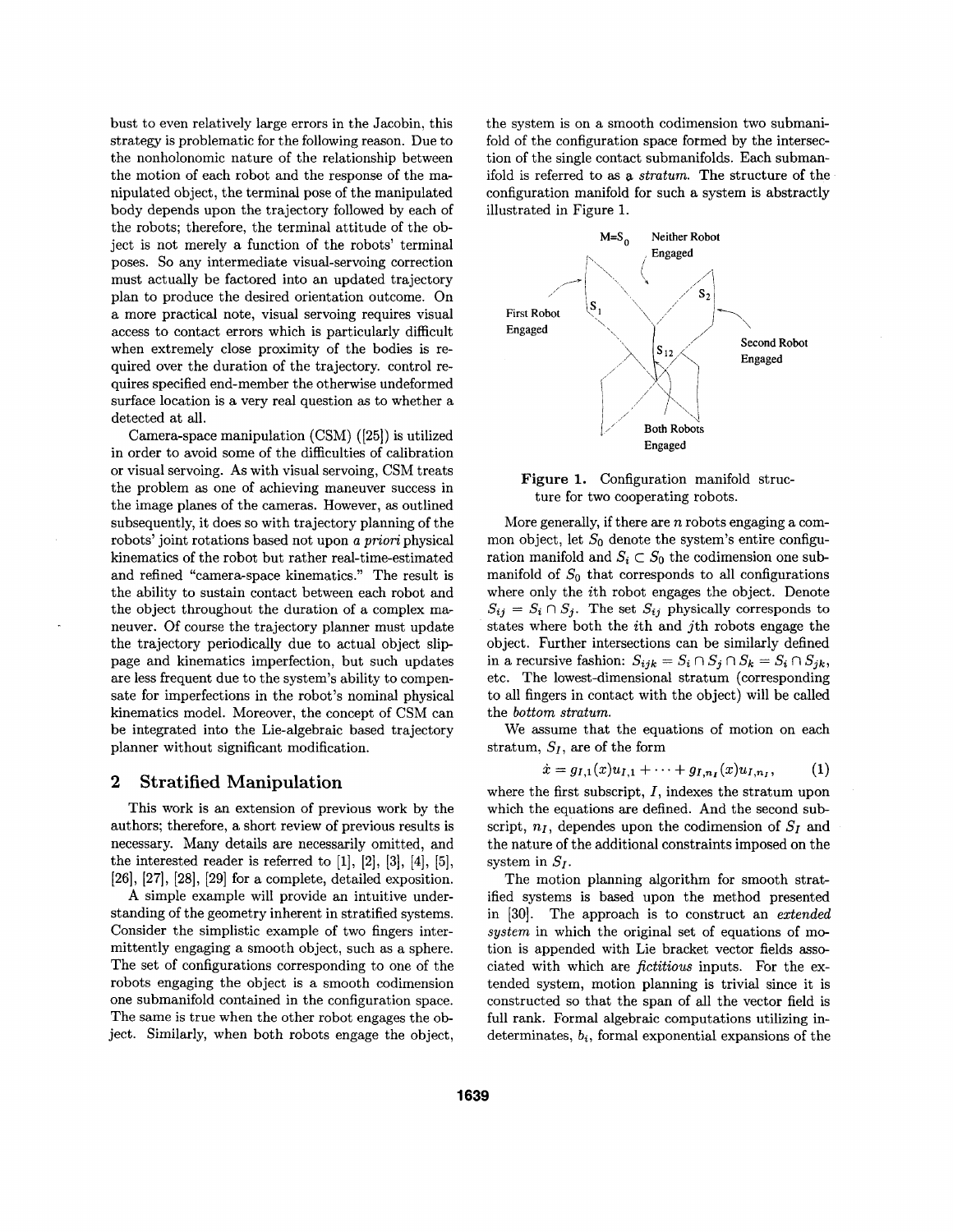form  $e^{b_i} = 1 + b_i + \frac{b_1^2}{2!} + \cdots$ , which can be related to solutions of the original equations **(1)** and approximations to Lie brackets of the form

$$
\phi_{\epsilon}^{-g_2} \circ \phi_{\epsilon}^{-g_1} \circ \phi_{\epsilon}^{g_2} \circ \phi_{\epsilon}^{g_1}(x) = \phi_{\epsilon^2}^{[g_1, g_2]}(x) + \mathcal{O}(\epsilon^3), \quad (2)
$$

where  $\phi_{\epsilon}^{g_1}(x_0)$  represents the solution of the differential equation  $\dot{x} = g_1(x)$  at time  $\epsilon$  starting from  $x_0$  provide a mechanism to determine the real control inputs.

For stratified system, if it is the case that the Lie bracket between the vector fields which switch the system among strata and any other vector fields is zero (called "Lie bracked decoupling"), then it is straight forward to show that vector fields defined on *multiple strata* can be considered simultaneously in the me tion planning algorithm (a detailed explanation can be found in **[29]).** An outline of the algorithm is **as** follows.

- **1.** Check that the Lie bracket decoupling assump tion holds.
- **2.** Check that the stratified system is controllable  $(see [2], [26]).$
- **3.** Determine a *nominal trajectory* in the bottom stratum.
- **4.** Construct the *extended stratified system* on the bottom strata. This is of the form

The *n nominal trajectory* in the bottom  
to the *extended stratified system* on the  
rate. This is of the form  

$$
\dot{x} = g_1(x)v_1 + \cdots g_m(x)v_m + \underbrace{g_{m+1}v_{m+1}\cdots + g_nv_n}_{\text{from higher strata}} + \underbrace{g_{n+1}v_{n+1} + \cdots + g_pv_p}_{\text{inertate}}, \qquad (3)
$$

any Lie brackets

where the  $\{g_1, \ldots, g_p\}$  span  $T_xS_0$  and are the control vector fields from multiple strata, the inputs  $v_1, \ldots, v_n$  are real, and the inputs  $v_{n+1}, \ldots, v_p$  are *fictitious.* 

- **5.** Construct the *formal equation,* which is simply Equation 3 written in indeterminates,  $S(t)$  =  $S(t)(b_1v_1+\cdots+b_sv_s)$ , where the  $S(t)$  are polynomial Lie series (see **[30]** for details).
- 6. Construct the Chen-Fleiss series, namely,  $S(t)$  = respect to time and equate the coefficients of the  $b_i$ 's in the resulting equation with the coefficients of the corresponding  $b_i$ 's in the equation in the previous step, to construct ordinary differential equations for the *backward Philip Hall coordinates,*   $e^{h_s(t)b_s}e^{h_{s-1}(t)b_{s-1}}\cdots e^{h_1(t)b_1}$ , differentiate it with *hi.*
- **7.** Solve the o.d.e.'s from the previous step to determine the  $h_i$ 's to determine how long the system should flow along each basis element, *bi,* to reach the goal point. If the  $b_i$  represents a Lie bracket, then an approximation of the form of Equation **(2)**  should be used.

8. If two sequential  $b_i$ 's belong to different strata, then the decoupled vector field (checked in step 1) must be actuated to switch strata.

Unfortunately, most of these steps are rather involved, but space limitations prevent the inclusion of most detail. Again, references **[30], [31]** provide a good overview of the smooth version of the algorithm, and references **[l], [2], [3], [4], [26], [27], [28], [29]** present the extension to stratified systems.

## **3 Camera-Space Manipulation**

The camera-space manipulation method is utilized in this experiment to circumvent the difficulties of calibrating the robot kinematics, the kinematics relationship among multiple robots, **as** well **as** the camera(s) to the very highly accurate degree necessary **([32],[33]).**  Each camera contains a lens that can form a projection from the **3D** Cartesian (physical) space in view onto the cameras' 2D image plane **as** shown in Figure 2.



**Figure 2.** Mapping from the Cartesian coordinates to the image plane coordinates

The camera model used here is a perspective projection model. **As** shown in Figure **2,** the *2-* and y-axes form a basis for the image plane, the  $z$ -axis is perpendicular to the image plane (along with the optic axis), and with the origin located at distance *f* behind the image plane, where *f* is the focal length of the camera lens. The perspective projection model can be described by

$$
x_c = f\frac{X}{Z} \text{ and } y_c = f\frac{Y}{Z},
$$

where  $x_c$  and  $y_c$  are the image plane, *i.e.*, cameraspace, coordinates of the point  $(X, Y, Z)$ .

This projection is a surjective'mapping where each point on the image plane corresponds to a ray in **3D**  space. An approximation model, "orthographic camera model," is introduced in **([25],[34]).** Thus, given a physical point on the robot manipulator in the view range of a camera, its image position in that camera's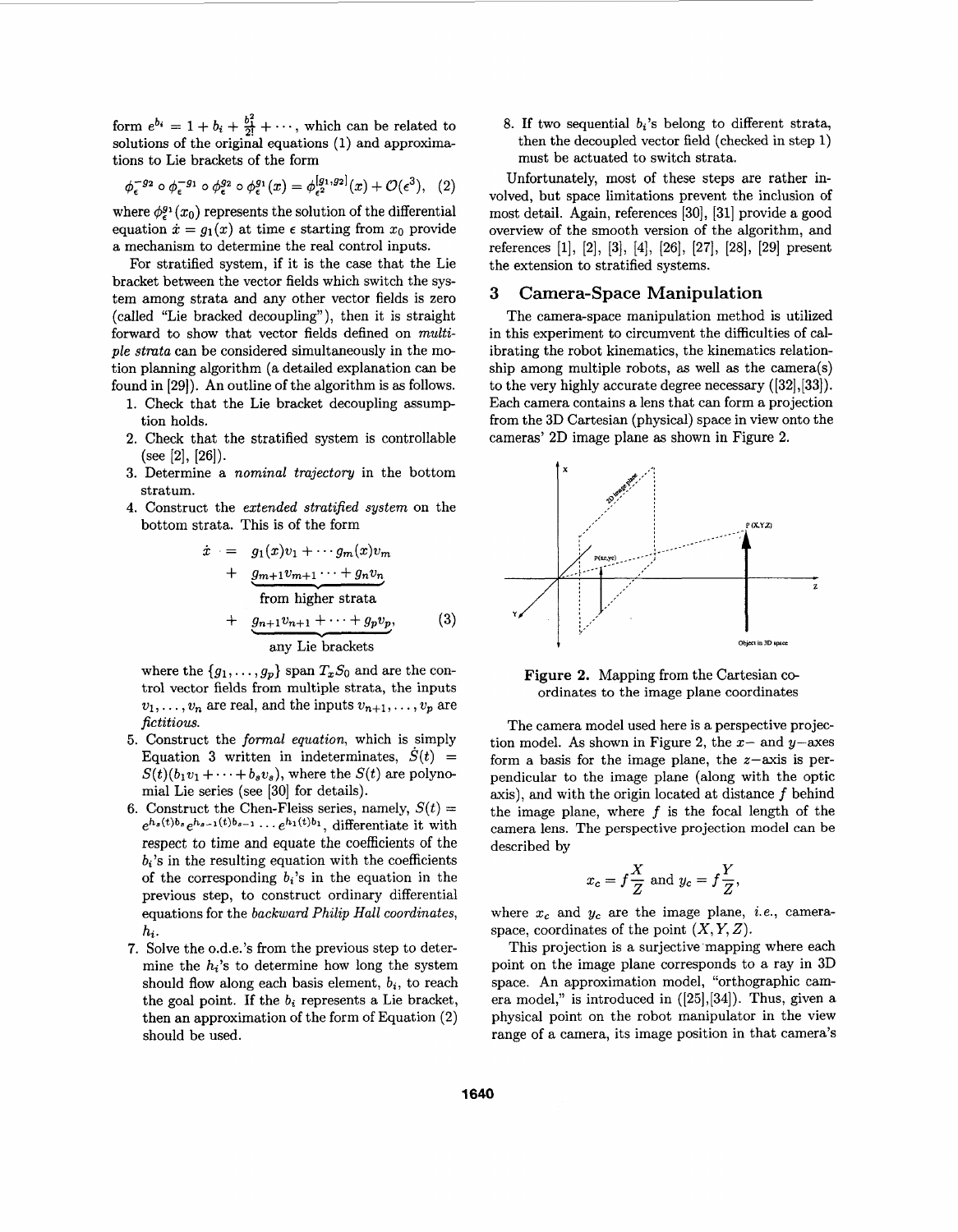**2D** image plane can be determined by

e can be determined by  
\n
$$
\begin{bmatrix} x_c \\ y_c \end{bmatrix} = F(X, Y, Z; \vec{C}), \tag{4}
$$

where,  $F$  is the mapping from  $3D$  physical space to  $2D$ image plane and  $\vec{C}$  is a *visual vector*, which includes 6 view parameters, *i.e.*,  $\vec{C} = [C_1, C_2, C_3, C_4, C_5, C_6]^T$ , used to identify the local relationship between robot joint configuration and the camera-space location of the points on the manipulator. The detailed description of the mapping *F* and  $\vec{C}$  is shown in ([35],[32]), where,

$$
x_c = (C_1^2 + C_2^2 - C_3^2 - C_4^2)X + 2(C_2C_3 + C_1C_4)Y
$$
  
+2(C\_2C\_4 - C\_1C\_3)Z + C\_5 \equiv F\_x(X, Y, Z; \vec{C})  

$$
y_c = 2(C_2C_3 - C_1C_4)X + (C_1^2 - C_2^2 + C_3^2 - C_4^2)Y
$$
  
+2(C\_3C\_4 + C\_1C\_2)Z + C\_6 \equiv F\_y(X, Y, Z; \vec{C}).

The idea behind the method is to exploit a nominal robotic kinematics model as well as the fact that both target object and manipulator can be seen in multiple, redundant camera views.

For one of the cameras, the view parameters  $\vec{C}$  can be estimated through the acquisition of a large number of simultaneous image plane and physical space samples by minimizing:

$$
J(\vec{C}) = \sum_{i=1}^{n_p} \left[ \sum_{j=1}^{n_{ci}} \left\{ (x_{c_{ij}} - F_x(X_i, Y_i, Z_i; \vec{C}))^2 + (y_{c_{ij}} - F_y(X_i, Y_i, Z_i; \vec{C}))^2 \right\} W_j \right] W_i,
$$
\n(5)

where,  $n_p$  is the number of poses of robot joint rotation samples,  $n_{c_i}$  is the number of known points identified in the camera sample in the  $i-th$  pose,  $W_i$  is a weight associated with the  $i - th$  pose, and  $W_j$  is a weight given to each cues detected in one camera sample. This algorithm is based on the orthographic camera model, which requires that all the interested physical cues are close to each other. **A** flattening process is introduced in **[25],** which gets rid of this constraint, and give more accurately fitted view parameters.

Once the view parameters  $\vec{C}$  have been determined, for each cue in a joint configuration, its location in the camera space can be determined by using equation **(4).**  That mapping  $F$  is a surjective mapping. However, if two or more cameras are used to detect the common cues on the manipulator, there exists a bijective mapping **G** from the physical space to the image plane:

$$
\begin{bmatrix} x_{c_{i_1}} \\ y_{c_{i_1}} \\ \vdots \\ x_{c_{i_m}} \\ y_{c_{i_m}} \end{bmatrix} = G(X_i, Y_i, Z_i, \vec{C}_1, \cdots, \vec{C}_m), \qquad (6)
$$

where the cue  $(X_i, Y_i, Z_i)$  can be detected at the same time in  $m$  ( $m \geq 2$ ) cameras;  $\vec{C}_i$  is the *i*th camera's *visual vector,*  $(x_{c_i}, y_{c_i})$  is the image point in the *i*th camera.

## **4 Vision-Based Stratified Manipulat ion Algorithm**

The flow chart illustrated in [Figure](#page-4-0) **3** shows the manner in which CSM is incorporated into the stratified robotics finger gaiting algorithm. First, the robot moves along a "preplanned" trajectory during which image information regarding the location of cues placed on the end effector of the manipulators is acquired. Although there are multiple cues on each robot, each also has a unique black cue. From the image locations of the unique black cue in each pose an initial set of view parameters  $\vec{C}$  can be determined by minimizing Equation **5.** The nonunique white cues on the manipulator can be distinguished with the initial  $\vec{C}$ , and are used with the black cues to refine the view parameters. Once the view parameters is determined, the pose of the target object can be determined by determining the physical coordinates of the cues attached to the object by Equation **6.** 

Next, a trajectory is planned for one end effector to approach the target object, and this trajectory is divided into 5 subtrajectories. **As** the manipulator moves along the subtrajectories to approach the target object, the view parameters are updated based on images acquired when the end effector is at the end point of each subtrajectory. Once all the end effectors are in contact with the object finger gaiting can be achieved with each robotic finger following the trajectory **pro**duced from the the stratified motion planning finger gaiting algorithm. Periodically, images are acquired during the finger gaiting, and if the object configuration and contact coordinates are substantially different from the configuration and contact coordinates assumed by the open-loop stratified motion planning algorithm, a new open-loop trajectory is computed to reflect the updated configuration of the object and contact coordinates.

#### **5 Experimental Implementation**

An experiment has been carried out to show the application of Camera-Space Manipulation method to the stratified finger gaiting experiment based on the algorithm in [Figure](#page-4-0) **3.** Four Puma 560 robots are mounted on one common platform, where each is used to simulate a finger with six joints in the experiment. Three Galil motion control boards, each of which can control up to 8 axes, are installed on one Pentium **I1 500** MHz PC running Linux operating system to control the mo-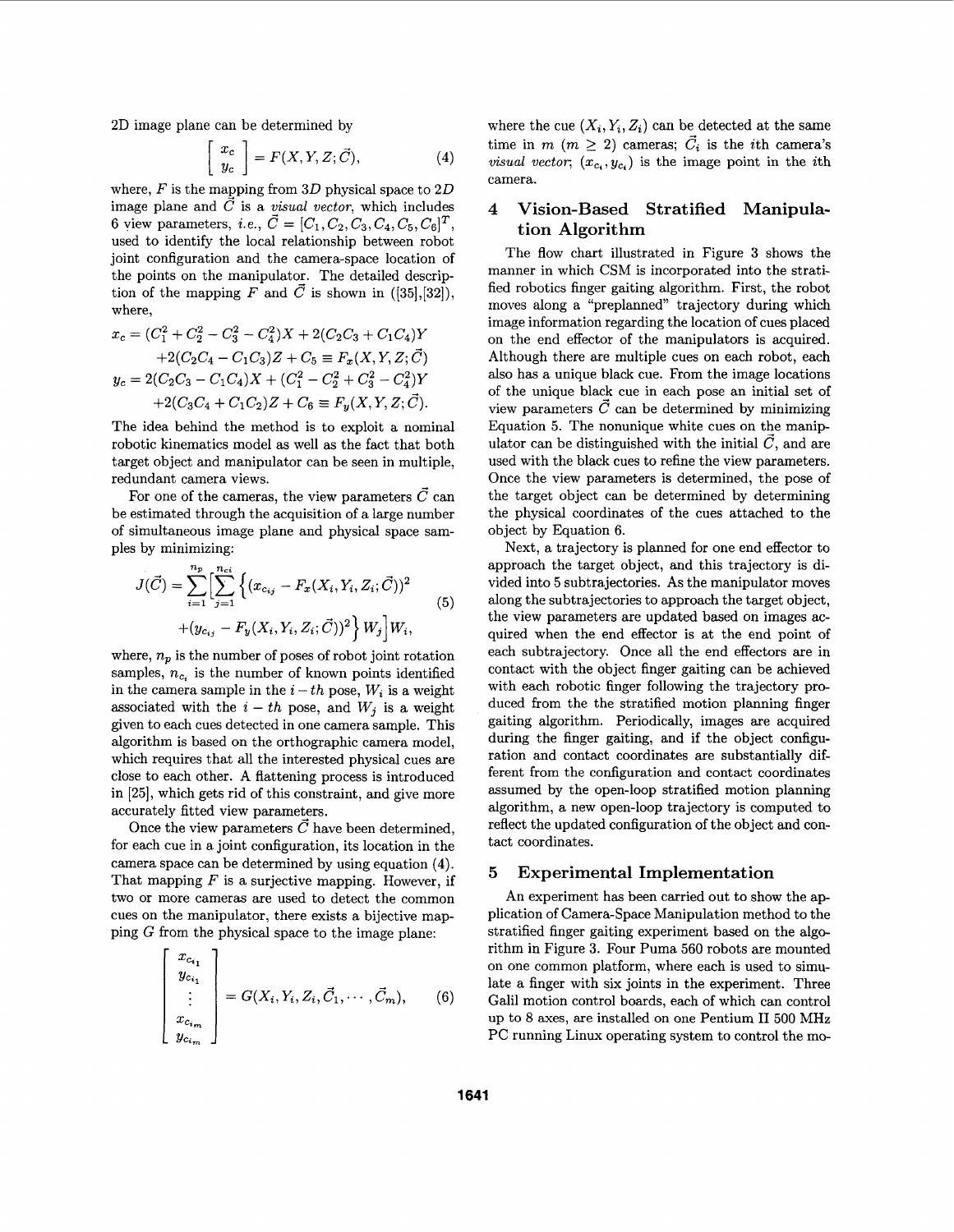<span id="page-4-0"></span>

**Figure 3.** Flow chart representing the experiment procedure.

tion of the **24** joints of the **4** robots. A picture of the experimental platform is illustrated in Figure 4.





Three standard black and white Sony XC75CE cameras are used in the the experiment, each with a focal length **of 25mm.** Two cameras are mounted about **120**  inches away from the target on the wall, with a separation of 100 degrees between them, and the other camera is mounted on the ceiling approximately **60** inches up from the robots. Two Picport Stereo image capture boards are installed on the PC, and all the image processing and trajectory planning is done on it.

Although the method is general in that it can accommodate any smooth or polygonal object **[5],** in this paper we will primarily consider a spherical object. **as**  the common object for the four fingers to cooperatively manipulate. A unique black cue and **38** white cues, with each cue at a known position relative to the ball, are attached to the ball. Once the view parameters are initialized, the cue images in the image plane can be distinguished and matched to the cues on the ball object and the manipulator, and the position and orientation of the ball object can thus be determined.

By moving each manipulator along a preplanned trajectory, and acquiring a series of simultaneous joint rotation and cue image views **(32** in this experiment), we can initialize sets of view parameter  $\vec{C}$  between the manipulators and cameras, where there is one  $\vec{C}$  between each camera and manipulator, totally amounting to 12 sets of  $\vec{C}$  with 3 cameras and 4 robots used in this experiment. Then a trajectory is planned for each manipulator to approach the object, and the  $\vec{C}$ 's are further updated during this approach process. Here, we employ a straight line connecting the current position of the manipulator and the specified contact point on the object **as** the preplanned trajectory, and this trajectory is divided into 5 subdirectories, where the manipulator is **4,2,1,0.3** and *0* inches away from the object along the line. Image samples are acquired while the manipulator is at the endpoint of each subtrajectory, and  $\vec{C}$ 's are again updated. Once the manipulators are engaged with the object, the robots begin to manipulate the object according to the stratified motion planning algorithm. Here, the goal motion is to rotate the ball about an axis oriented in the  $x - z$  direction with an angular velocity  $\{0.287, 0.0, -0.958\}^T$ radian/s for **7.308** radians, where, on the platform, the *z* axis goes along the positive vertical direction, and the *x* axis goes through the rightmost robot to the ball. After each step of motion, samples are again acquired, and the  $\vec{C}$ 's are correspondingly updated. The result for the above motion is shown in the next section. Also, the motion about axes oriented in other directions like  $z, y - z, x - y - z$  are also carried out, and obtainable as well.

## *6* **Experimental Results**

The pose of the ball **as** well **as** the manipulators during motion are shown in the Figures **5** through 10. Using CSM method, we can compute the pose of the ball during the manipulation from the image information of the ball, and thus determine the angular velocity  $\omega$ and rotation angle  $\theta$  of that pose relative to the robot frame **as** follows:

 $T = \begin{bmatrix} t_{11} & t_{12} & t_{13} & t_{14} \\ t_{21} & t_{22} & t_{23} & t_{24} \\ t_{31} & t_{32} & t_{33} & t_{34} \\ 0 & 0 & 0 & 1 \end{bmatrix}.$  (7)

Hence,

follows:  
\n
$$
T = \begin{bmatrix} t_{11} & t_{12} & t_{13} & t_{14} \\ t_{21} & t_{22} & t_{23} & t_{24} \\ t_{31} & t_{32} & t_{33} & t_{34} \\ t_{31} & t_{32} & t_{33} & t_{34} \end{bmatrix}.
$$
\n
$$
\theta = \cos^{-1}(\frac{t_{11} + t_{22} + t_{33} - 1}{2}),
$$
\n
$$
\omega = \frac{1}{2\sin(\theta)} \begin{bmatrix} t_{32} - t_{23} \\ t_{33} - t_{31} \\ t_{21} - t_{12} \end{bmatrix}.
$$
\nIf the object experiences a rotation

Also, if the object experiences a rotation of  $\theta$  along axis  $\omega$  from its initial pose  $T_i$ , its final pose would be:  $T_f = e^{\hat{\omega}\theta} T_i$ .

Thus, we can compare the actual pose of the ball with the desired pose during the manipulation. A pose of a **30** object consists of **6** variables: **3** orientation variables and **3** position variables. [Figure 12](#page-5-0) presents the comparison of the actual and desired orientation of the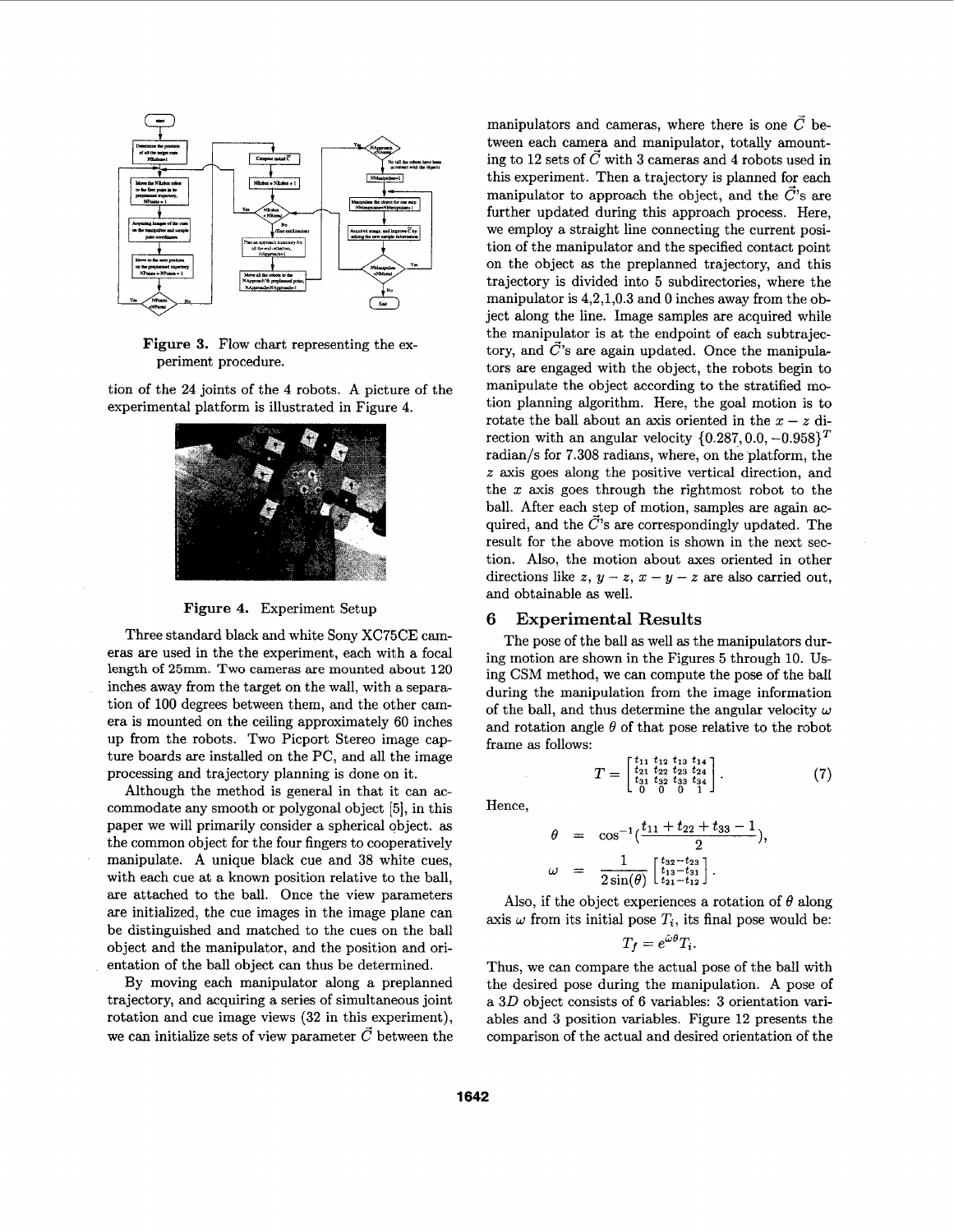<span id="page-5-0"></span>

**Figure 11.**  $\theta = 6.80$  radian

object, and Figure **13** presents the comparison of the position of the object during the motion.

We can conclude that there is some error in the motion. It is acceptable since the ball object is compressible, and there is some unpredicted translation and rotation of the object when switching fingers, and the error accumulates all through the finger gaiting process, where there are  $63 \times 4 = 252$  times finger switching.

Furthermore, the experiment with CSM achieves more robustness than simple open-loop control. For the open-loop finger gaiting experiment (see *[5]),* it is difficult to achieve a long motion along pure *z* direction due to the reason that the friction forces from the contact between the four finger with the ball object is not always enough to hold the ball. But for the experiment with vision, we can manipulate the ball in most directions specified.

## **7 Conclusions**

This paper is an extension of the authors' previous work in stratified motion planning in which a robust,



**Figure 12.** Comparison of the orientation of the object during motion.



**Figure 13.** Comparison of the position of the object during motion.

vision-based control strategy is employed to greatly enhance the precision and robustness of the method. An outline of camera-space manipulation, stratified motion planning and the incorporation of the former into the latter is presented.Some experimental results are also presented. Future work includes further demonstration of the method on the more challenging and highly nonlinear case when the objects are polygonal.

#### **Acknowledgements**

The support of the National Science Foundation is gratefully acknowledged (Grants No. ISS99-84107- CAREER and IIS99-10602-SGER).

#### **References**

- **[l] John William Goodwine. Control** *of Stratified Systems with Robotic Applications.* **PhD thesis, California Institute of Technology, 1998.**
- **[2] Bill Goodwine and Joel Burdick. Controllability of kine-**